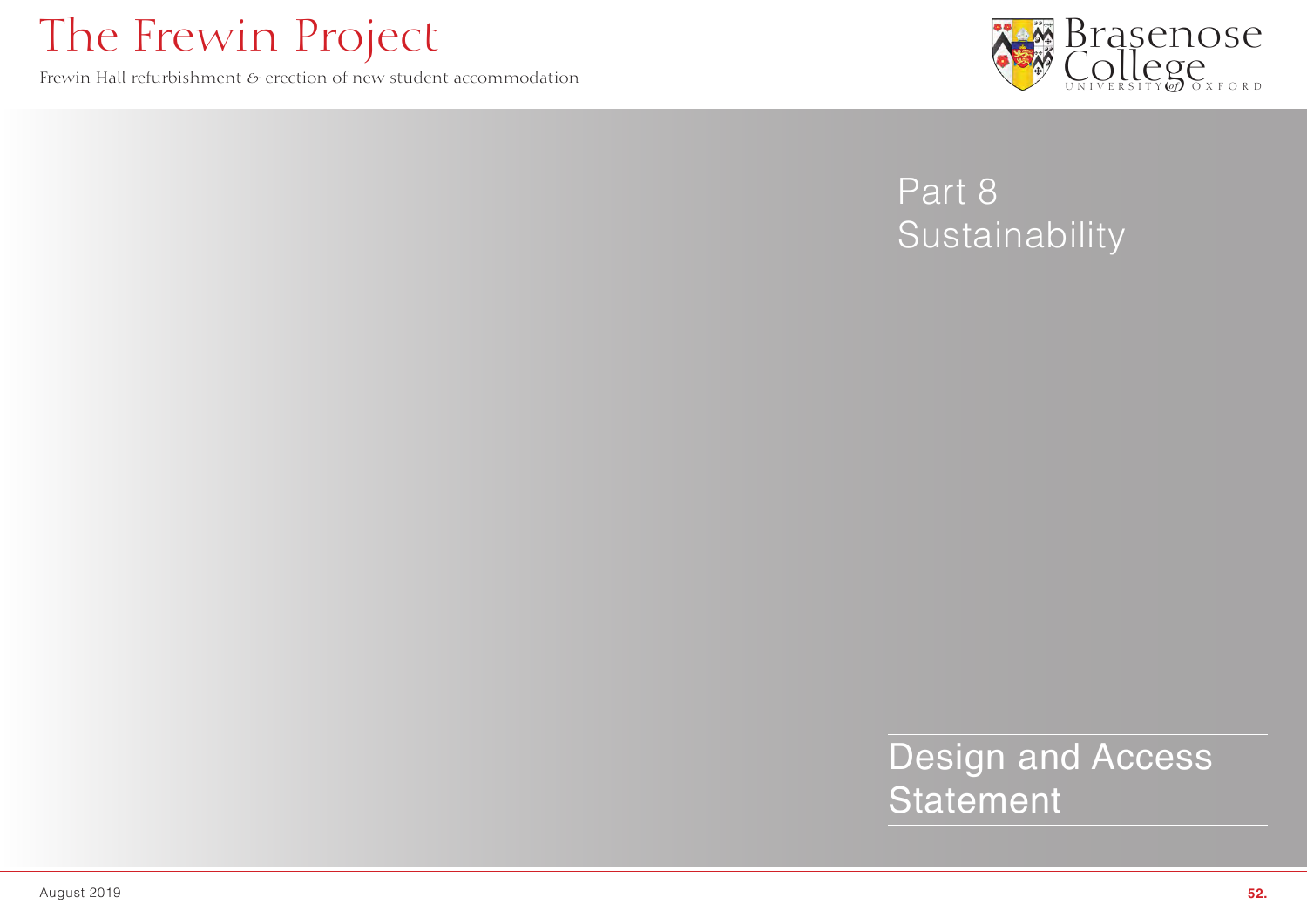#### SUSTAINABILTY STATEMENT

Passive systems underpin the basic design philosophy of the building.

Given the site specific external impositions and the building usage, a degree of active environmental design will also be required, but wherever possible such intervention has been designed out.

The primary structure has been designed to give a significant degree of thermal mass. It has then been wrapped around with a highly insulated skin. This strategy provides a significant heat store during the colder months, whilst helping to mediate between the internal and external environments during the heat of the summer.

Supporting this strategy, the building envelope evidences a high degree of air tightness, which is then supported by a continuous fresh air ventilation strategy that makes full usage of heat exchange technology.

High levels of natural daylight are provided to all habitable rooms via large areas of high performance glazing. All glazing has been located on the east/ west/north facades avoiding the glare and solar gain of the south facade. Solar shading where required is provided by decorative movable privacy screens, allowing the individual user to adjust levels of both ventilation and shading.

The heating strategy for the building makes use of ground source heat pumps, which drive a low temperature high efficiency under floor heating system. This system has thermostatically regulated control on a room by room basis via the building management system. The heat pumps can be switched over to hot water generation during the warmer months when heating is no longer required.

Solar thermal panels are located on the roof of the building providing pre heating for the hot water load of the building. Photo voltaic panels form the glazing to the roof light sections of the roofs, providing both solar shading and an element of on site micro generation.

All lighting within the building is provided by low energy long life LED fittings. These are operated automatically within the communal and circulation areas, via the Building Management System and respond directly to daylighting levels.

Boost heating for the hot water is currently via electric immersion utilising a renewable source of supply. The boost system has been designed to allow future replacement by a more efficient/environmentally advantageous system as and when this is developed, without impacting upon the wider building systems.

All building materials have been specified using sustainable or recycled sources. Where ever possible materials will be sourced within a 150 mile radius of the site.